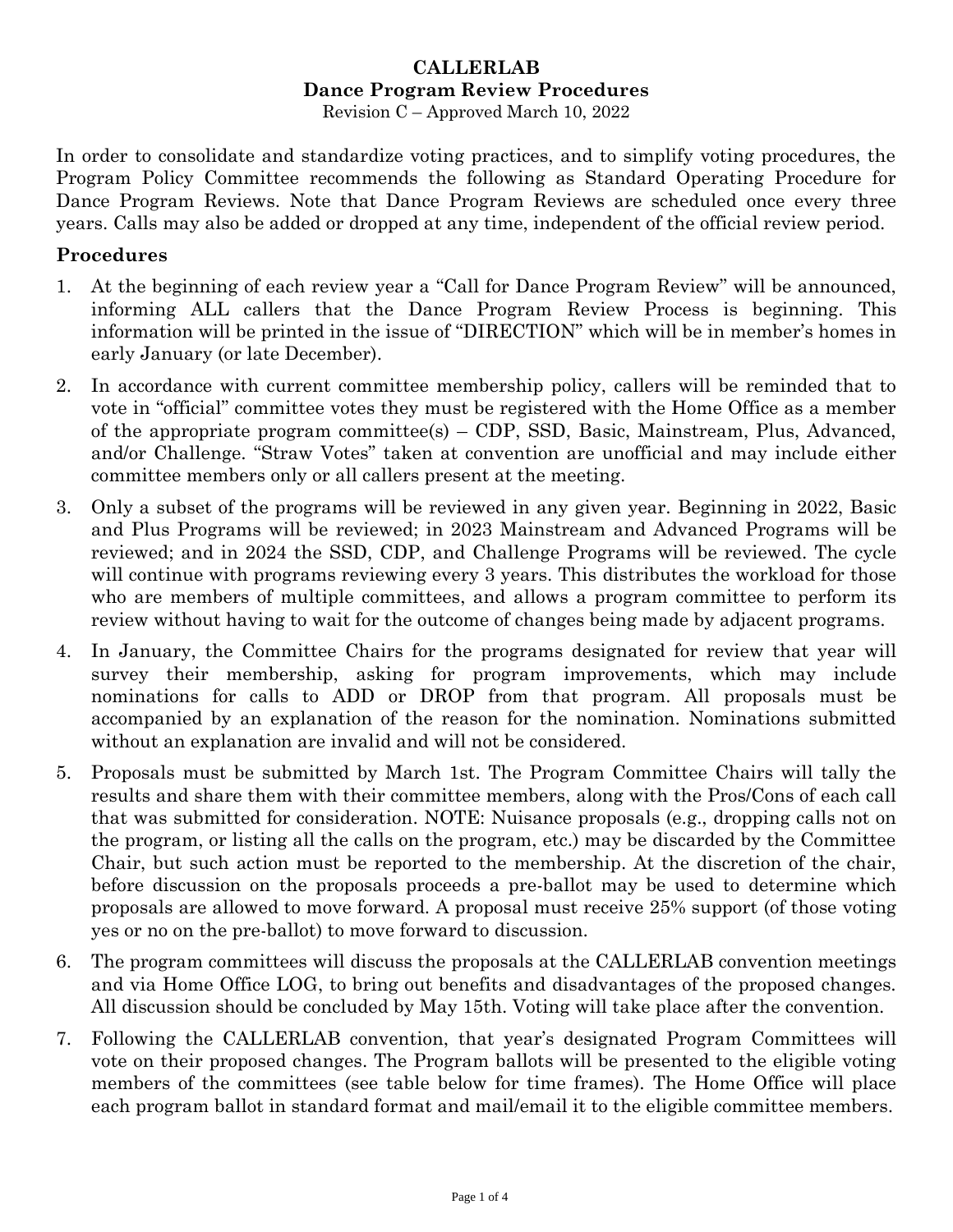| Jan/Feb                    | May/June              | September 1st               |
|----------------------------|-----------------------|-----------------------------|
| <b>Nominations</b>         | Voting                | <b>Changes Enacted</b>      |
| Changes for the designated | Ballots are sent and  | Any changes approved by     |
| programs are sought.       | returned by July 1st. | the committees take effect. |

- 8. Each Program Chair has 10 days after the ballot deadline to tally the results and forward them to the Home Office.
- 9. For all committees, a 2/3 majority of returned ballots' Yes and No votes is required for Adds, and a simple majority is required for all Drops. Proposals that are not a pure Add or Drop generally only require a simple majority vote. However, a proposal to change the way a call works in a substantial enough way that it seems like a non-trivial addition to the program can, at the discretion of the Committee Chair, be treated as an Add and require a 2/3 majority. Committee members have the choice to "Abstain" on the ballot as well. Abstentions are not considered votes and do not participate in the 2/3 or simple-majority calculation.
- 10. No more than 3 calls may be added to a program in any given year. However, calls that have been automatically added to a program by having been dropped from a lower program (see Addendum) do not count toward the 3-call limit.
- 11. Results of the designated year's Dance Program Reviews become effective September 1st of that year.
- 12. All results will be published in "DIRECTION" as soon as they are available, and with their effective date. Press releases will be sent to the appropriate publications.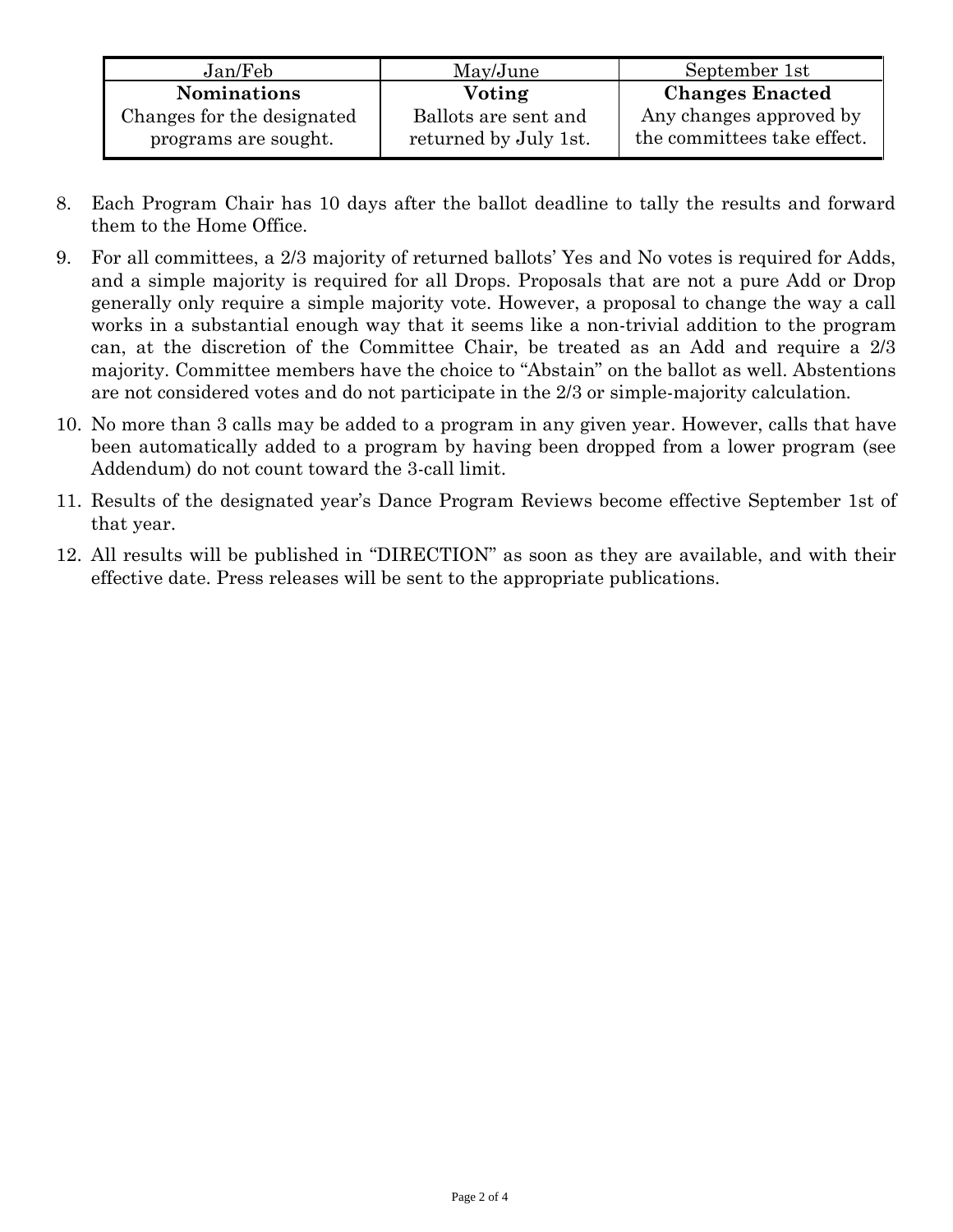#### **CALLERLAB Dance Program Review Procedures Addendum**

The following information is intended to supplement the Dance Program Review Procedures to help clarify the review and approval process during the triennial program review and the votes which are taken before convention, at convention in committee meetings, and after convention by each committee. While we discuss program changes at convention, the final votes are done by Home Office LOG by all Members of each committee, after the convention for each program designated for review in that year.

#### **Drops**

If a committee drops a call from one of the Basic through Challenge programs, it is automatically added to the next Program.

For example, if the Basic and Mainstream Committee votes to remove a call from the Mainstream Program, the following actions will take place:

- 1. The call is automatically added to the Plus Program. The Plus Committee then has the option to drop it (by the usual simple majority vote). If the Plus Committee does not drop it, then the call remains at Plus, and the Plus List, Definitions, and Teaching Order should be updated to incorporate the call.
- 2. If Plus votes to drop the call, it is automatically added to the A-1 Program. The Advanced Committee then has the option to drop it or assign it instead to the A-2 program. If Advanced does not drop it, then the Advanced List, Definitions, and Teaching Order documents should be updated to incorporate the call.
- 3. If Advanced votes to drop the call, it is automatically added to the C-1 Program. The Challenge Committee then has the option to drop it or assign it to a different Challenge Program. If Challenge does not drop it, then the List and Definitions documents of the appropriate Challenge program should be updated to incorporate the call.
- 4. If Challenge votes to drop the call, it is removed from all CALLERLAB dance Programs.

Committees that oversee more than one program, as the Basic & Mainstream, Advanced, and Challenge Committees do, can, of course, optimize their workflow by voting on dropping a call from both its original program and the program that it would otherwise be added to on the same ballot. For example, if the Basic & Mainstream Committee is considering a proposal to drop Do Paso from Basic, its ballot can include both that question and one of the form "If Do Paso is dropped from Basic, should it also be dropped from Mainstream?"

## **Adds**

A lower level program can vote to add a call from a higher level program.

For example, suppose that the Basic and Mainstream Committee heard that Percolate (currently C-1) is an interesting call. They could vote to add it to the Mainstream Program. If this is voted on and approved, Percolate would be added to the Mainstream Program and automatically removed from the C-1 List. It is still part of the C-1 Program, because that program includes all calls from Basic through C-1. Just like in the drop case, the calls available for use at a given dance program do not change without that program's committee having a say.

Note that adding a call from a higher-level program requires a 2/3 majority vote, even if the committee voting on it is in charge of both programs.